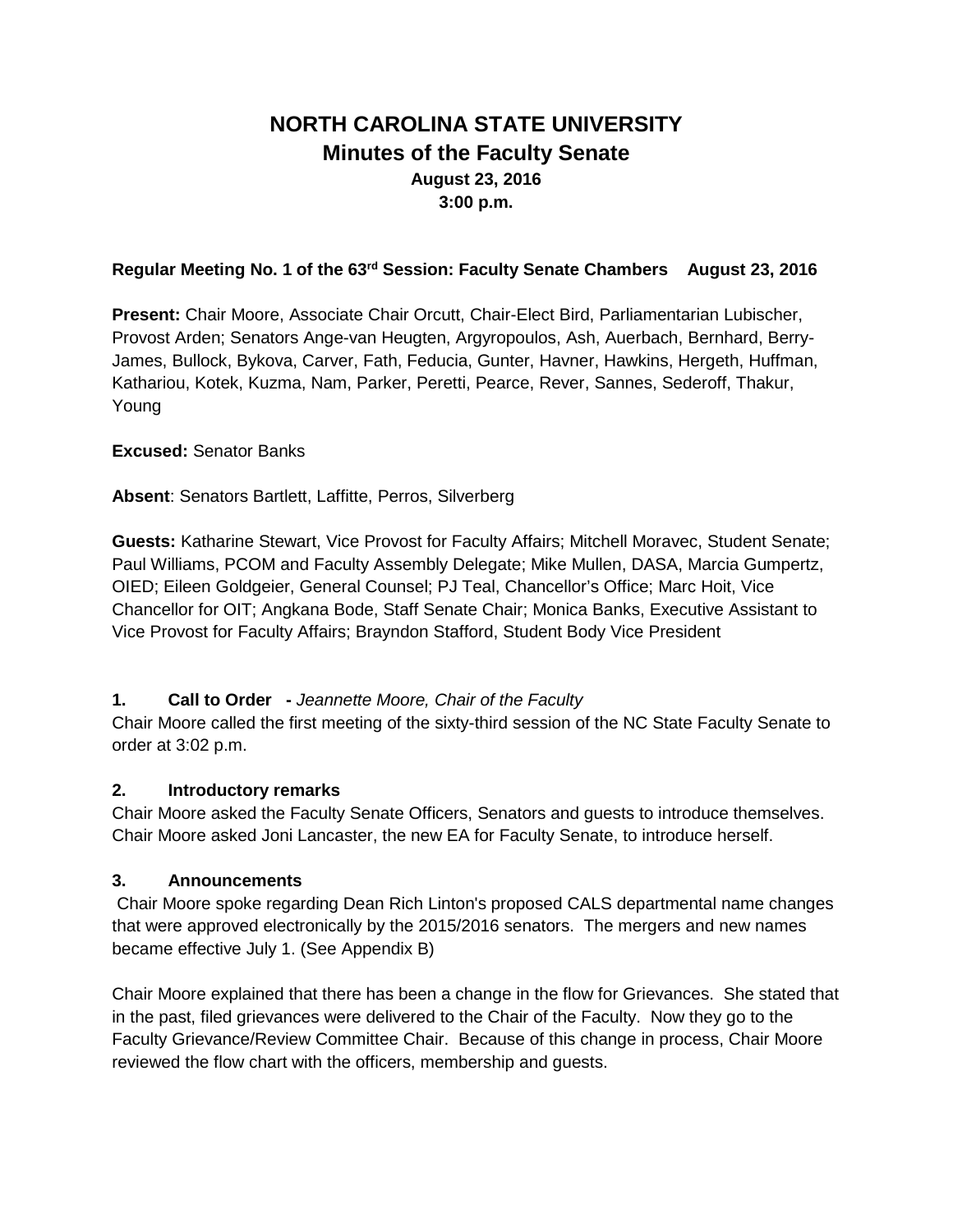Chair Moore explained that the new Faculty Research Commons was unveiled in D.H. Hill (same floor as the Faculty Senate Chambers) this summer. She encouraged everyone to tour the facility after the meeting if they have not seen the space and see the resources provided for you. Associate Chair Orcutt announced that an additional open house date has been added and that all faculty would be receiving an invitation to attend.

Chair Moore stated that Roy Baroff, Faculty Ombuds, welcomes the opportunity to talk to departments about the Ombuds service or to any faculty member about a faculty issue of concern. Dr. Baroff was not able to attend the meeting today because of a family matter, but he is typically in attendance at all Faculty Senate meetings.

Chair Moore relayed that the Fall General Faculty Meeting is scheduled for Tuesday, October 4<sup>th</sup> at 3 pm in the Talley Coastal Ballroom. All faculty are encouraged to attend. She asked for suggestions for the topic/theme that is relevant to faculty for the meeting and that those ideas can be sent to Chair Moore or a member of the Executive Committee by September 7th.

## **Committees**

Chair Moore stated what each Faculty Senate committee was working on, reviewed the announcements regarding the committee meetings, and what topics of discussion would be on the agendas for those meetings:

#### *Governance and Personnel Policy Committee*

This committee is looking at faculty duties that support staff previously did and the extra stress that these duties put on faculty.

## *Academic Policy Committee*

This committee is meeting with members of the Academic Advising Council to discuss a number of issues.

#### *Resources and Environment Committee*

This committee is discussing the Unity ID and the request to change it in certain circumstances.

# **4. Approval of the Minutes, Regular Meeting No.14 of the 62nd Session,**

#### **April 19, 2016**

Associate Chair Orcutt called for a motion to approve the minutes for the fourteenth meeting of the NC State Faculty Senate.

With no changes (except grammatical), a motion to approve the minutes as submitted was made by Senator Bernhard, seconded by numerous Senators. The motion was passed unanimously.

**5. Provost's Remarks and Q/A -** *Warwick Arden, Executive Vice Chancellor and Provost* Provost Arden brought greetings and a welcome back to the Faculty Senate Membership and those attending the meeting. He stated that the University is off to a great start this year, and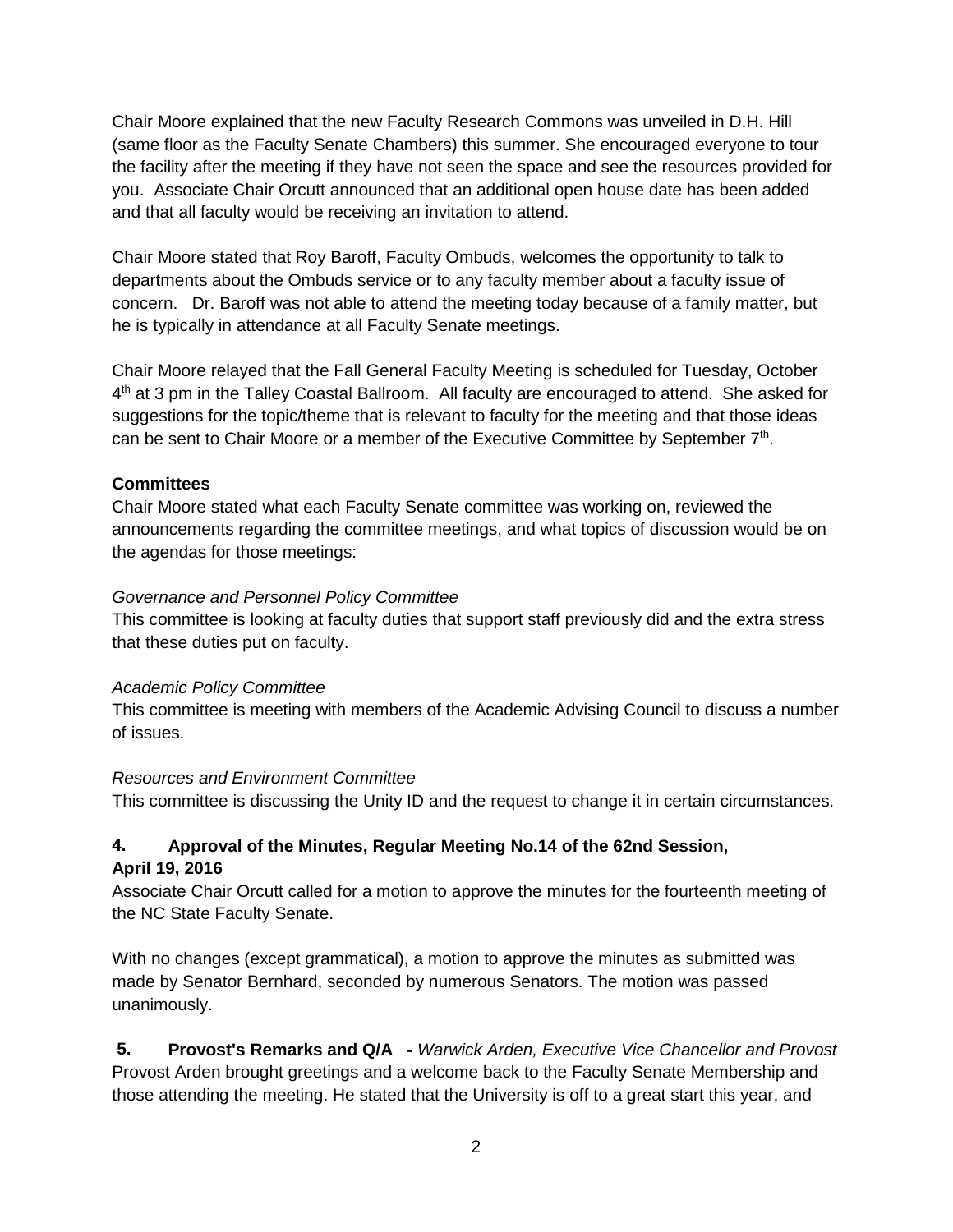that the University has admitted a great class of freshmen this academic year. He gave kudos to Mike Mullen and his team for an outstanding Welcome Back Week and a wonderful Packapalooza event.

Provost Arden thanked all faculty and encouraged them to stop and celebrate our successes. He stated that we have remained focused on our strategic plan as we continue to move the university forward. He reminded the group that student success and sophomore and freshman retention rates are at an all-time high and we have already met and will surpass our 2020 goal; six year undergraduate rates are about 71%-72% and will likely be 78% this fall, which is nearing our 80% of goal with four years to go. Provost Arden stated that the next priority for the university was to increase the scholarly output of the university by hiring and/or retaining great faculty and enabling them to reach their scholarly potential.

Provost Arden reported that in a recent *Nature* index that took a look at 8000 Universities from around the world- look at the rate they have increased their scholarly contribution in the top 70 academic journals and NC State University is not only in the top 100, but we ranked third in North America and  $31<sup>st</sup>$  in the world. This is very significant and he gave a tremendous amount of kudos to our faculty. He stated that in this index, NC State is one of only two public institutions in the top 100 in the United States; most of the ranked institutions are in Asia. He said that this is a very competitive global market and we are doing extraordinarily well, but there are some other major universities in other parts of the world moving quickly so those are things to keep an eye on.

Provost Arden then spoke about our faculty excellence cluster hiring program. We hired about 40 individuals in the first round and I think we're up to 11 or 12 in the second round. So we've already hired about 50 into that program. The University is receiving big kudos in the major academic press in the way that we've run that program. A lot of universities have tried – some with significant success – and others far less success. For us, it is working extraordinarily well and that the way we designed it, those cluster hires are becoming integrated into their faculty and department homes.

Provost Arden went on to speak about partnership building at the University. He stated that we are constantly cited for having very strong partnerships – both private and public. We are one of the leading institutions for commercialization of intellectual property and developing strong relationships with the private sector. On the international front, we have received major awards for campus globalization. Things are definitely going in the right direction pretty quickly.

Provost Arden stated that the financial challenges that we have faced over the past seven years are not going away. Although the economy is turning around we are still getting some small budget cuts –hope those soon dissipate. But this year alone, we got an \$11 million management flexibility reduction and that this will require reallocation on our part. There are other things that we have to find resources for – little bits of money for salary programs and we have to find those funds. There's always legislation that we have to take care of such as the fair labor standards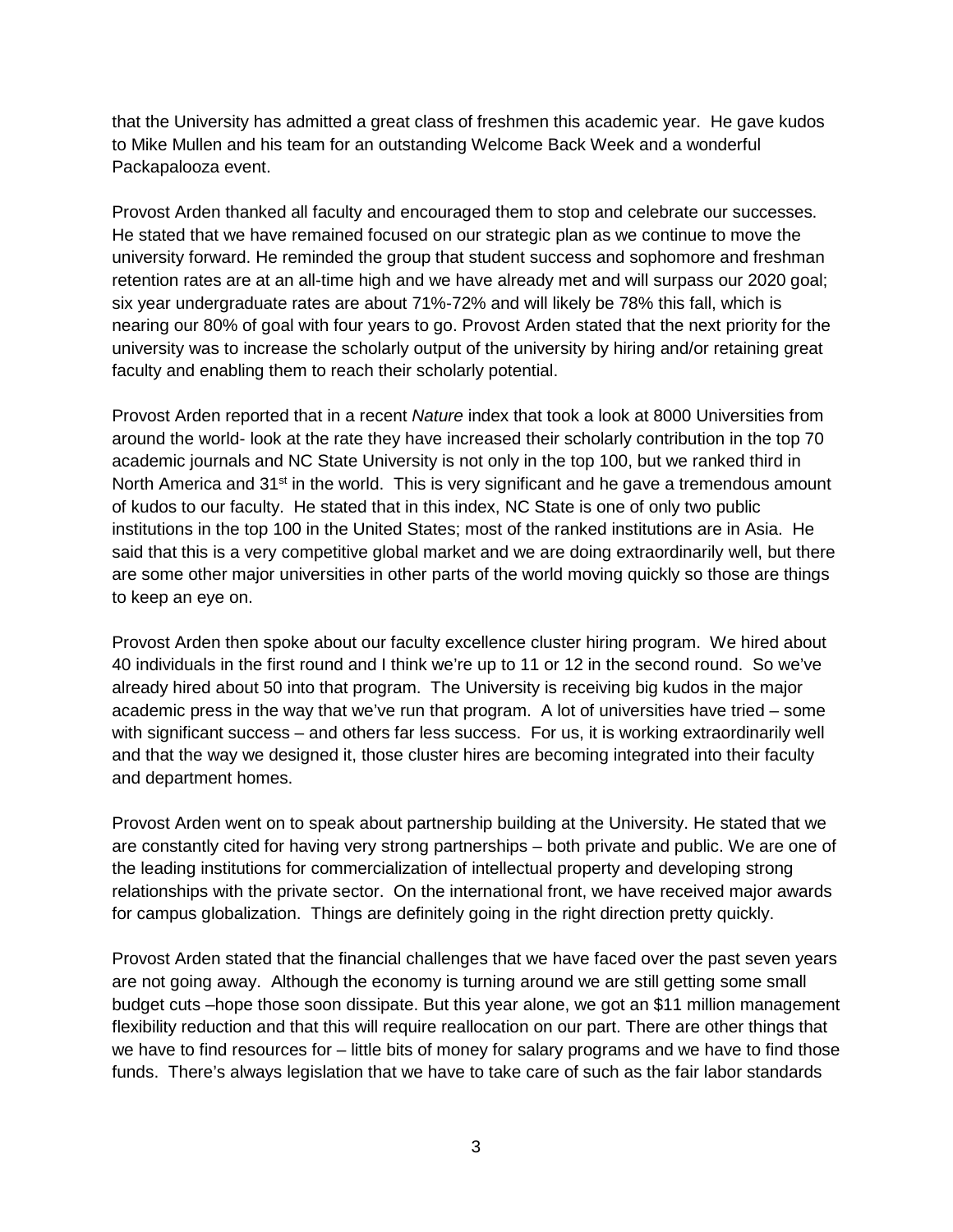act and look at what folks are earning, as opposed to being paid for overtime. The cost of that can be very significant to us as an institution as we implement the fair labor standards act.

He went on to say that he is concerned and that we will be talking about this a lot this year. He explained that it's not so much for this year, but in the years going forward that the major resources that come to the university and the Provost's office to implement the strategic plan are largely enrollment growth and tuition. There is significant downward pressure from the legislature and the Board of Governors on tuition increases. You have seen in the most recent budget they have introduced a flat tuition for first full-time freshmen and the time that they're here – or transfer. So we have to figure out how to deal with that. They have also instituted a cap on fee increases as well. So we will have to work through this and look very closely with the resources that are available to come to us from tuition. With respect to enrollment increases, part of the way we have managed our way through the last five years is that, although we got budget cuts, we would also get reasonably significant enrollment increases along with tuition. The projections for enrollment increase are not really robust in the next several years.

The Provost stated that Senior Vice Provost Duane Larick has reported that this year, for the second year in a row, we missed our enrollment targets significantly for graduate enrollments. As part of our plan, which from a resource perspective and from a student strategy perspective, what works extremely well is to pare down our undergraduate enrollment. We have gone from admitting around 4800 first time full-time freshmen to about 4200 and are back to about 4300 now. So the concept is to focus on quality and not quantity on the undergraduate side; we have more resources with student FTE that work very well – and can focus on growing graduate enrollment. Provost Arden stated that we are not panicking, but to move forward as an institution that a re-prioritizing and realigning of our resources to our highest priorities would be a key in this final four-year stretch. Provost Arden challenged everyone to be thinking about that as the year goes on – we are in very good shape, but we need to keep the momentum going in this final four year stretch by thinking critically about the use and the alignment of our resources. He is hoping for an open ongoing conversation that we will be coming back to as the year goes on.

#### **Questions and Comments**

*Senator Ash: Is this a pattern to the drop in graduate enrollments?*

Provost Arden responded that we won't have final numbers until census day, but that on new student enrollment, it is and not specific to any one college.

#### *Senator Kuzma: Has the trend been slightly up and this is a dip?*

Provost Arden answered that this is the second year in a row that we've missed our graduate enrollment targets. He went on to explain that while the targets are marginally aggressive but not overly so – this is the second year in a row. He stated that we have been meeting our graduate enrollments, and going back five or six years, actually exceeding our enrollment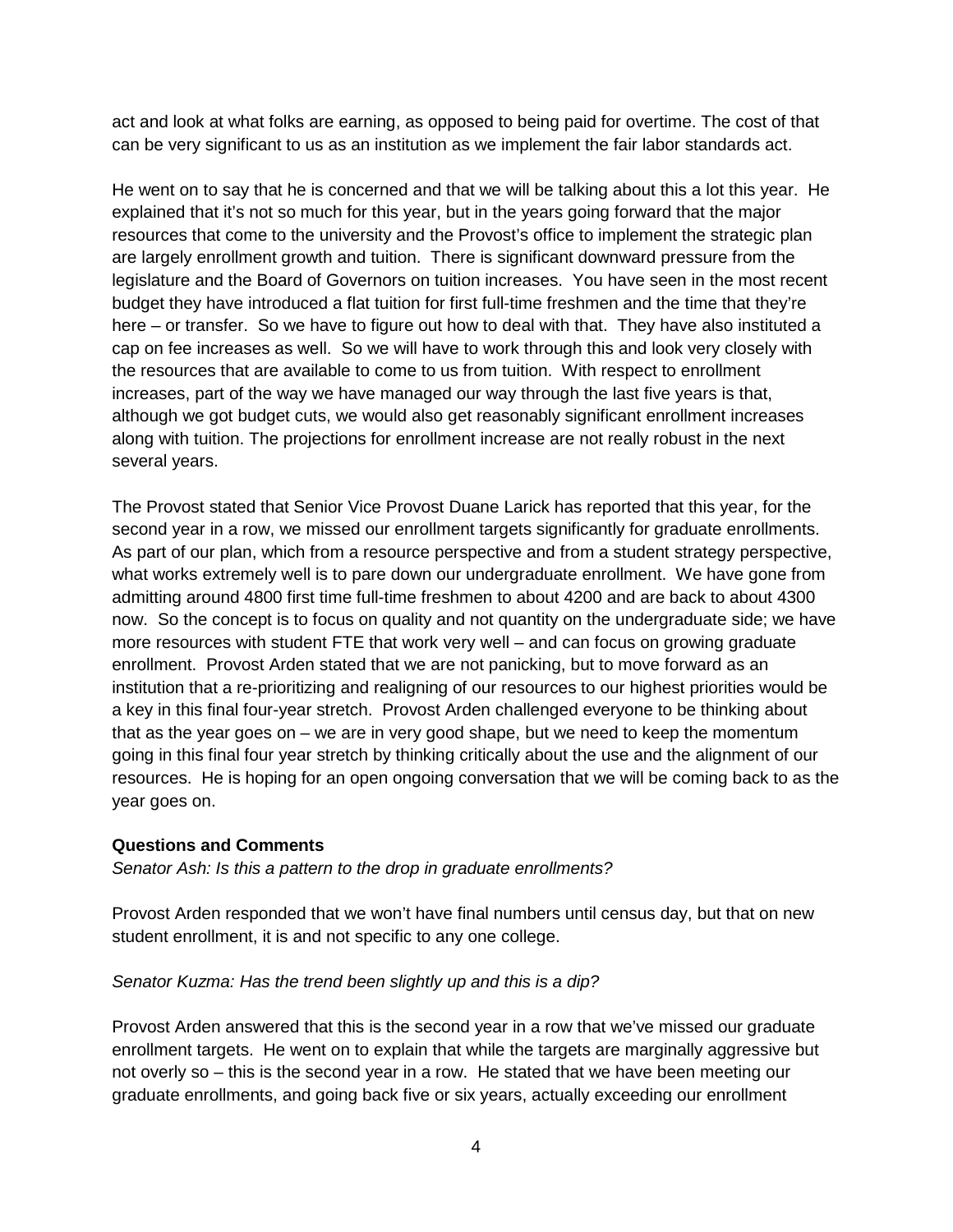targets. He stated that this is good but it means we are admitting more people than we are funded for. The goal is to hit it right on – have the right number of students that you're funded for. This is also very subject to economic trends – particular master's students in the STEM disciplines. As the market improves for master's students, they have an incentive to get out more quickly and get a job as opposed to staying around. He explained that in some disciplines, particularly engineering and others, students may be less pressured to getting that second degree as opposed to simply going out with a bachelor's degree. So there are moving dynamics here. He then stated that he didn't want to draw too many conclusions from just two years, but it is a concern. Remember that for enrollment you get funded on what you project - and then there's an adjustment for the following year. So we're already funded for this year, based on what we projected, so the adjustment net will be a negative – it will be next year. That is the concern.

## *Senator Sederoff: In our business we fund our own graduate students; so if we have money, we can hire good people. We have plenty of good candidates. Maybe there aren't good candidates. So what is the situation across the board?*

The Provost answered that he hasn't seen the numbers for this year's applicant pools by college yet. But he understands that in many of the areas there are still good and deep applicant numbers. He stated that we have to understand the dynamics as to why the students were not taken on board. It's different for master's and doctoral candidates; for doctoral it has to do with the confidence of an investigator that they can support that student over a four or five year period. With master's students, there's much more fluidity associated with the market.

#### *Senator Pearce: Aren't projections dependent on the state of the economy?*

Provost Arden responded by saying that you do as much as you can. He further stated that it is an integrated model and that Drs. Larick and Hunt lead the enrollment planning committee. He explained that undergraduate is very different; kind of like a spigot – up or down. The University has 26,000 applicants for our 4,300 spots. We accept 10k-odd. Usually are right on the money. So on the UG side, we control the spigot. On the graduate side, it is very decentralized because it's controlled at the local program and even the local faculty level. There is a process that goes on between the enrollment planning committee and the colleges and program directors that Duane and Louis work hard on. I think they try to look at market but it's very difficult to judge year to year. He stated that overall the application rates for our graduate programs remain strong and that he thinks it comes down more to master's students, it comes down to individual student opportunity versus faculty or department decisions of how many master's students can we take. At the doctoral level it comes down to individual faculty or program decisions about how many assistantships are available and how secure we think we are in being able to bring this number of students in and being able to support them.

Provost Arden thanked the members of the Senate and expressed his appreciation for their hard work*.*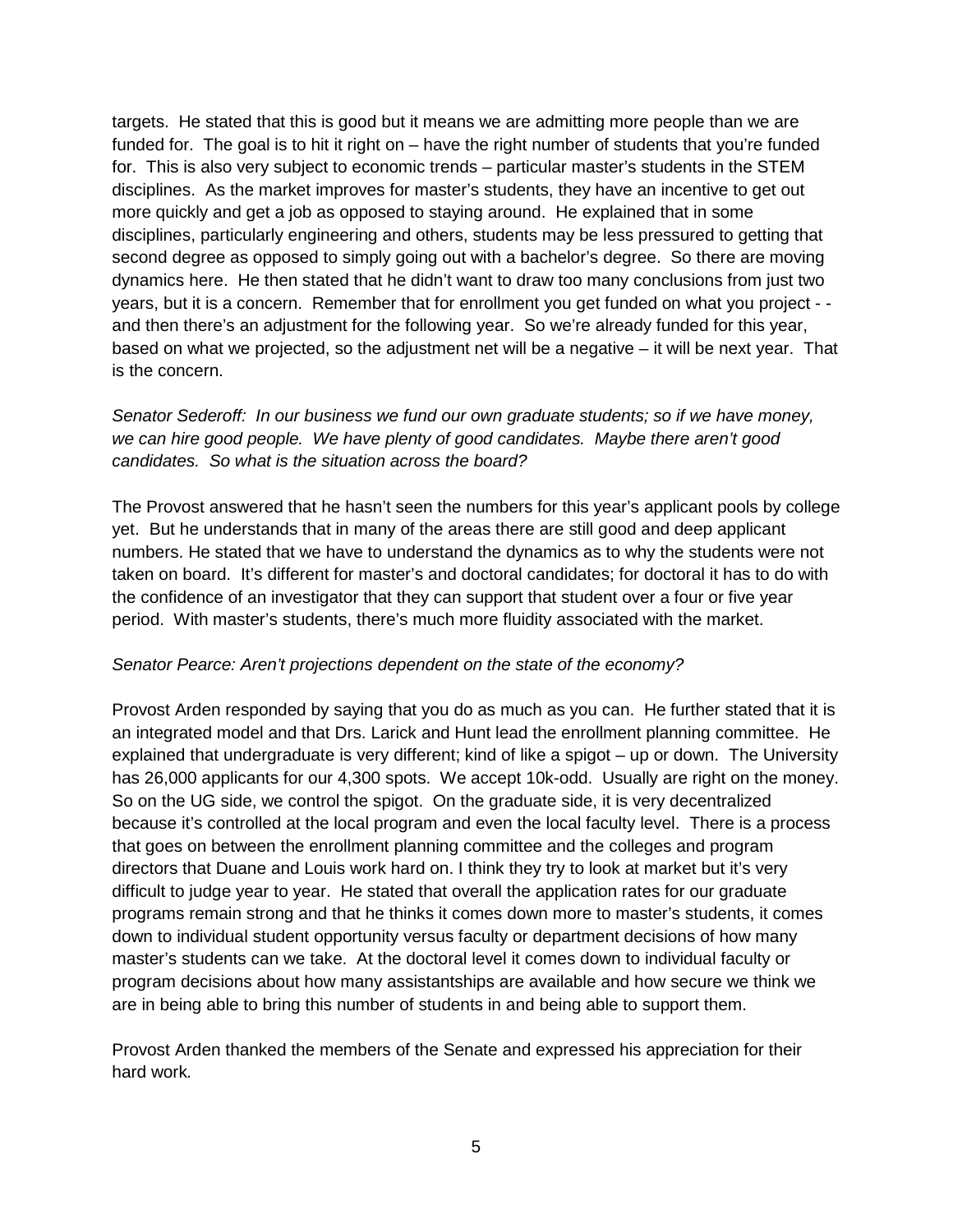## **6. Old and New Business**

Status of resolutions passed in the previous year - *Jeannette Moore*

- o Chair Moore spoke regarding the resolution of appreciation to Chancellor and Mrs. Woodson, which was approved last year. This resolution of appreciation was for the establishment of scholarships for faculty and staff families.
- o Resolution in Favor of Updating the Alma Mater

(Appendix A in the April 19, 2016 agenda)

- This resolution was in favor of updating the Alma mater, citing concern that in its current form it does not promote inclusion and diversity, required a response from the Chancellor, which was read to the Faculty Senate. Chair Moore stated that the response would initiate some dialogue, even if the changes would not be implemented. Senator Auerbach stated that he did not want this to just disappear. He suggested asking someone from the Alumni Association and their Board of Directors to attend a Faculty Senate meeting. Chair Moore requested that Senator Auerbach bring this issue to the table at the Executive Committee meeting on Thursday, 8/25.
- o Resolution of Opposition to the new Proposed Drug and Alcohol Free Workplace regulation (Appendix B in the April 19, 2016 agenda) Chair Moore explained that this issue first came to the Faculty Senate a year ago and was sent back with a lot of suggestions. When the response was received in the Spring with very few changes, quite a few problems still remained. The Faculty Senate then passed the resolution of opposition stating that in its current form it is simply unacceptable. Chair Moore read the response from the Chancellor, which explained that the he has asked the Provost and Eileen Goldgeier to work with the leadership of the Faculty Senate regarding this concern. This issue will be coming back to the Executive Committee for further discussion.
- · Flowchart of Faculty Governance in the UNC System *Jeannette Moore*
	- o Chair Moore explained the new process and reviewed the form with the Senate membership. The form can be viewed here[:](https://facultysenate.ncsu.edu/faculty-governance-flowchart/) [https://facultysenate.ncsu.edu/faculty](https://facultysenate.ncsu.edu/faculty-governance-flowchart/)[governance-flowchart/](https://facultysenate.ncsu.edu/faculty-governance-flowchart/)

## **7. Faculty Assembly Update -** *Paul Williams, Faculty Assembly Delegate*

Dr. Paul Williams presented information regarding the Faculty Assembly Delegates, their role and a little about the purpose of the group in general. He explained that the Faculty Assembly is a consultative body that consists of representatives from the 17 constituents across the University of North Carolina system. The group was created by Bill Friday, long-time president of the University system. His goal for the group was that it would serve as an information conduit between the president and the member institutions. The meetings serve as an opportunity for the group to convey concerns to the president, and will meet six times per year,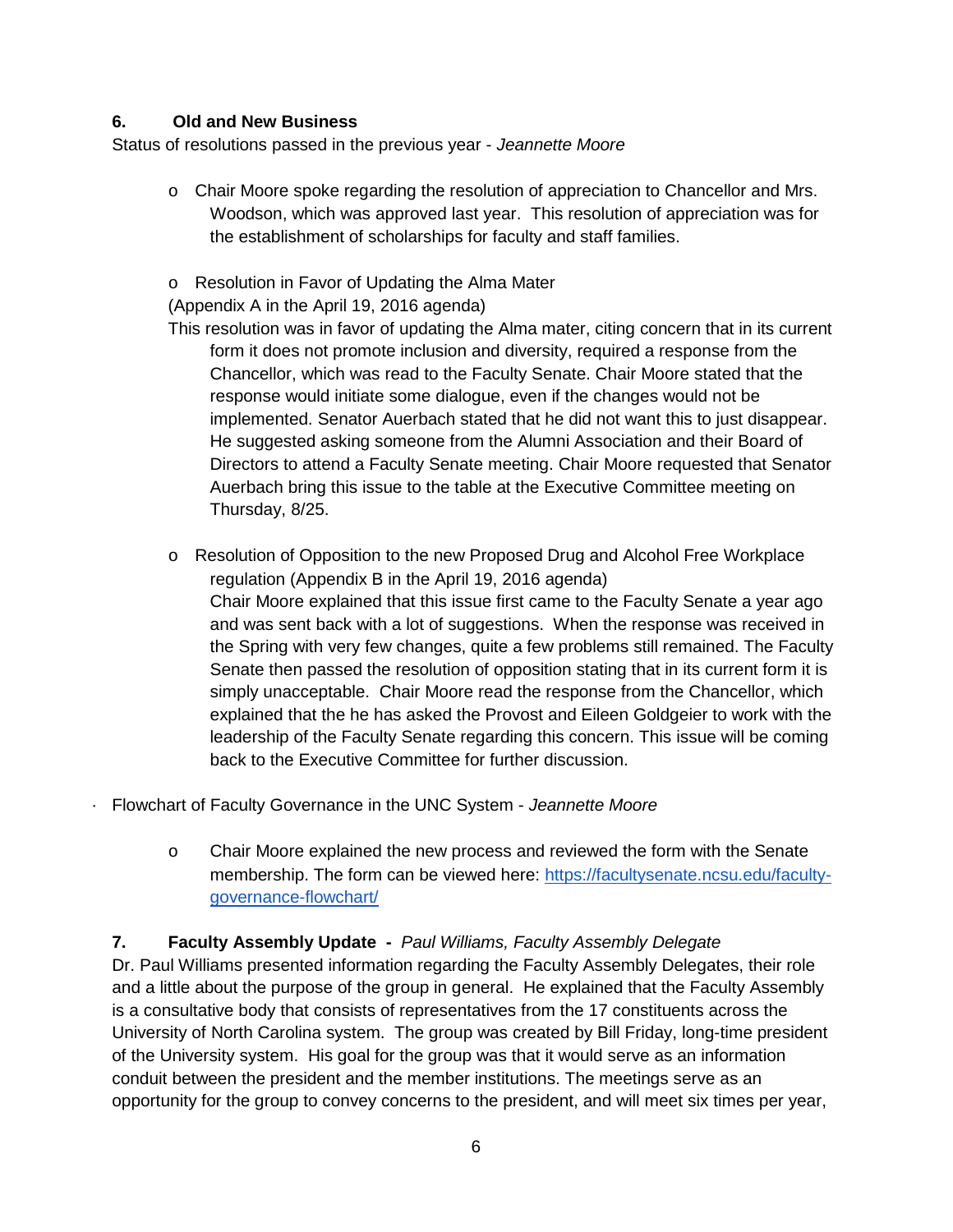the president always in attendance. This past year was unusual with the new appointment of President Spellings, so the Faculty Assembly will meet with her for the first time on Friday, September 2<sup>nd</sup>.

He continued by saying that the concern last year was mainly due to all the uncertainty that has arisen as a result of a new president being named, the new board, and the actions they were taking. The group provides its share of political intrigue and Dr. Williams expressed his respect for last year's Assembly Chair, Steve Leonard. He stated that Dr. Leonard took command of the process early on by setting the agenda and the tone of the process. He was able to establish an understanding between the Assembly and the leadership, which resulted in a great deal of unity.

Dr. Williams then reviewed some of the actions of the Assembly last year, which included the expression of concern regarding the process by which the President was named, and a letter formed by the Assembly to President Spellings regarding concern about the NC GAP proposal, which was believed by the Assembly to be a bad idea. Going forward, he stated, the Assembly is looking forward to meeting with President Spellings on Friday, 9/2, when she and the Board of Governors will present their new vision for the UNC system.

## **Questions/Comments**

## *Senator Bykova – Has the compensation issue been discussed by the Assembly?*

Dr. Williams stated that President Spellings has addressed the compensation issue and has said that salaries are an issue. She has stated that she is on our side with respect to that, and that something needs to be done about faculty salaries. He went on to say that the Assembly is hopeful that President Spellings will address the legislature on our behalf and convince them to bring faculty salaries up to where they should be.

## *Senator Sederoff – Expressed concern regarding student access to voting.*

Dr. Williams stated that this has not come up for discussion with the Assembly, but he is aware that there is a student assembly and may be an issue they are trying to deal with. Brandon Stafford, NC State University Student Body Vice President and a guest in the meeting, stated that there are currently initiatives going on around campus to improve student engagement in the voting process. He is also aware that Wake County will be on campus to get students registered to vote. Staff Senate Chair Angkana Bode added that the Staff Senate is also working on an initiative to encourage staff to vote.

## **8. Input from senators on Topics of Concern -** *Jeannette Moore*

Chair Moore reported to the committee that 14 issues came in last year, and that we went through all of these and looked at them throughout the year. The request this year for concerns has resulted in only one issue: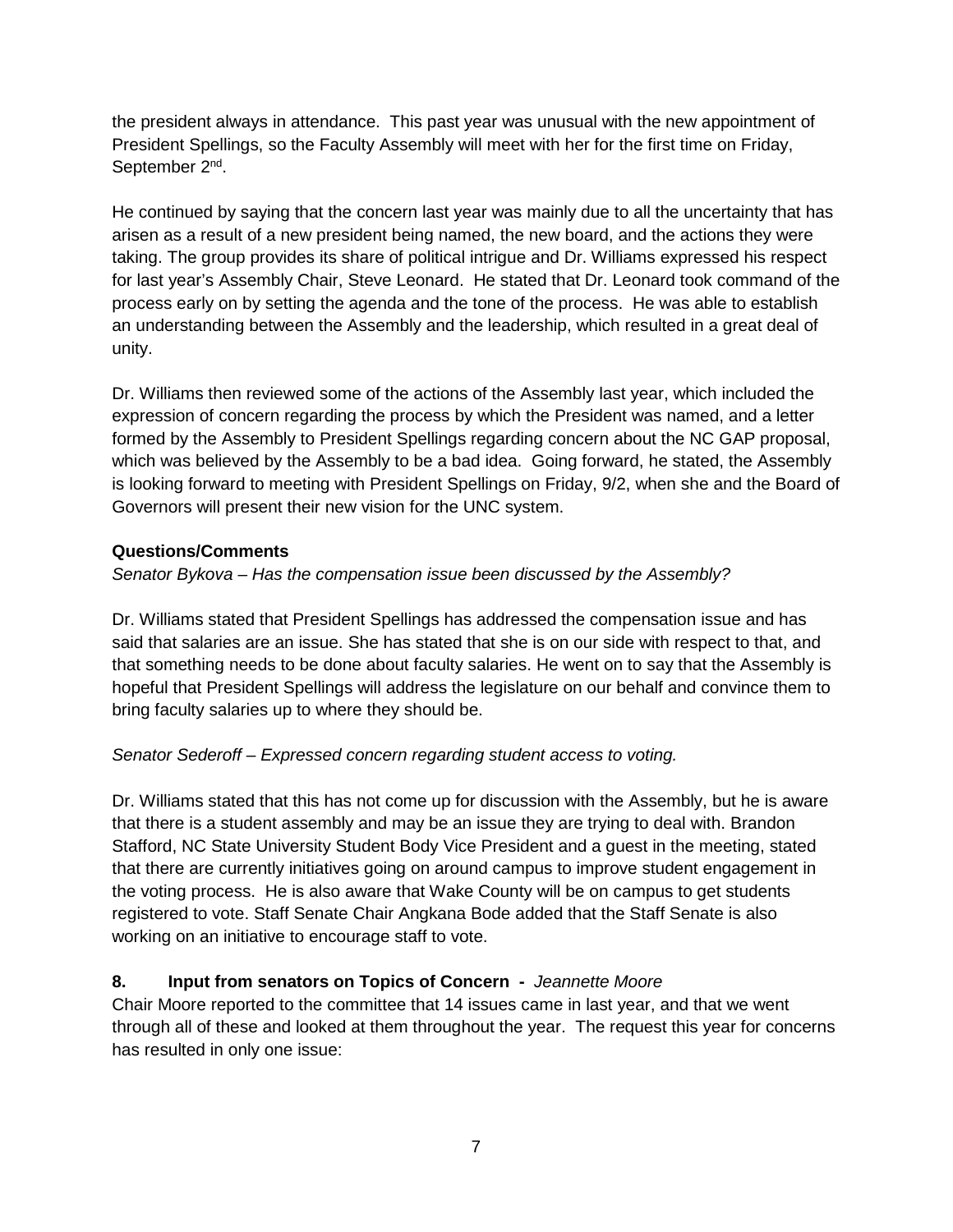## *Concern:*

Chair Moore explained that the concern is regarding the student application fee for graduate school at NC State. The \$85 fee is reportedly higher than most others. What is not understood is that while the department does most of the work, from bringing candidates on site, communicating with them and then making the decision prior to forwarding the information to the graduate school, the questions that have arisen are: Why is the fee so high and what does the department receive? Can this be reduced so the applicant pool be increased or can some of the money come back to the departments?

Chair Moore stated that the Executive Committee will meet on Thursday, 8/25/16 and will then come back to the Senate with that information.

## *Comments*

Senator Hawkins stated that as students are applying to graduate school, they are making a very weighted decision because of these costs and this could definitely influence the applicant pool; many cannot afford it.

Several senators then expressed concern that it was a concern in many departments. They are also troubled that the graduate school doesn't vet any student; that task is completed by the department, and the graduate school receives all of the fees.

Chair Moore announced to the Faculty Senate that on 9/20, Dean of the Graduate School, Maureen Grasso, will attend the Faculty Senate meeting to talk about something else but will open for questions and we can ask her about these concerns at that time.

# **9. Senate Communication (to and from constituents)** - *Carolyn Bird*

Chair-Elect Bird spoke about Senate Communication and how the Faculty Senators are getting information from the Senate out to the faculty? She stated that last year, we started talking about how do we get info from the Senate out to the other faculty and we have learned that some have mechanisms in place for communication but others do not.

Several Senators reported that they utilize their college's listserv but others have run into barriers or resistance through their Dean's office.

Chair-Elect Bird pointed out that we are their conduit and want to let them know that we are here and what we are doing but also, we want to make their senators visible to them so they will know who to contact if they have issues and concerns. She asked if we could find a channel that we could have uniform across the colleges.

Senator Kathariou suggested that perhaps the college research committee, while others liked the idea of utilizing the library representatives, which most college departments have one. Discussion followed regarding the pros and particularly cons of utilizing these particular channels.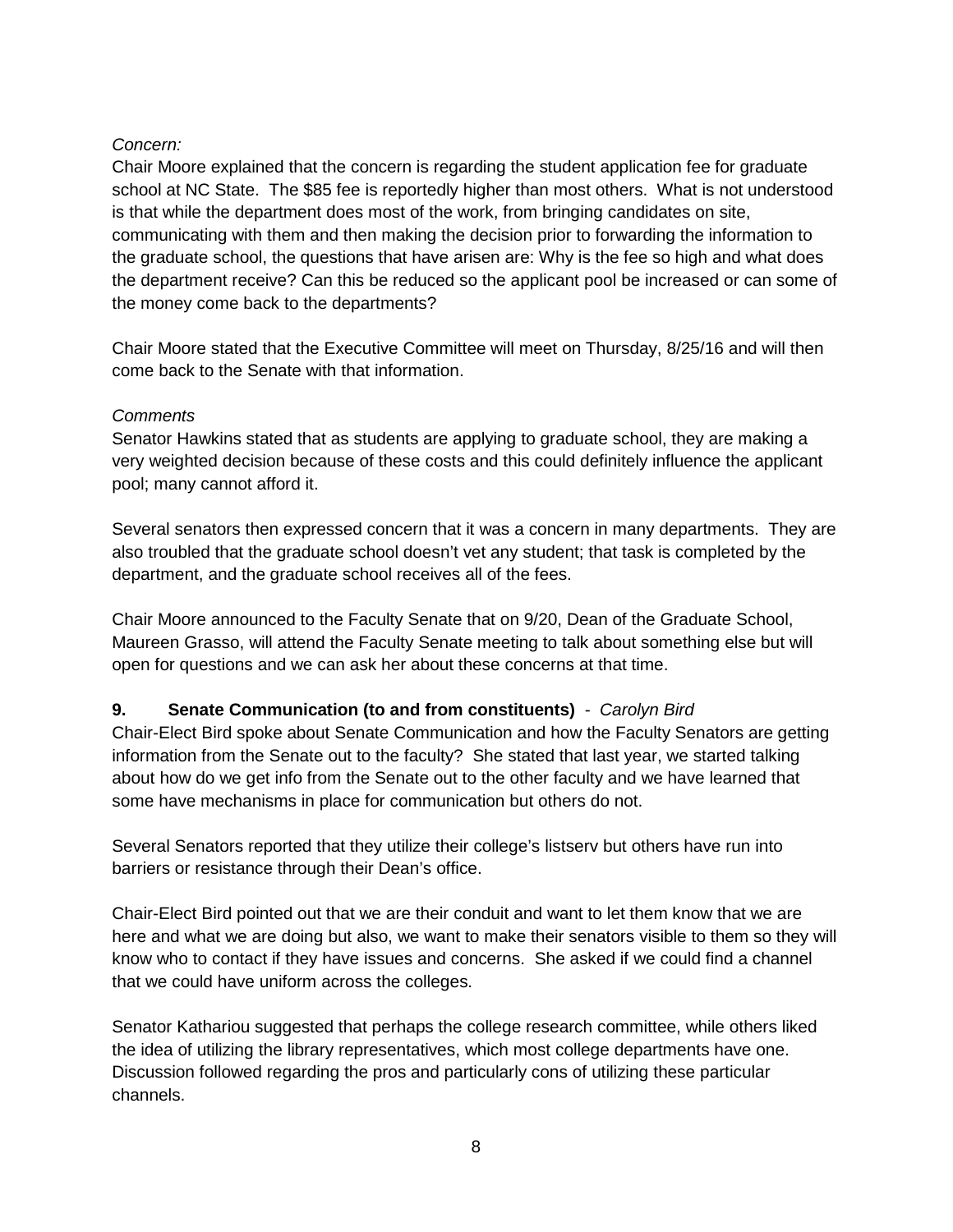Chair-Elect Bird stated that the effort should be unified and at the level of the college instead of department, and that we should have access to a mail list of the colleges. Another idea is that senators are invited to department head meetings to share this information.

Senator Carver asked how the senators reach everyone when it's time to vote. Chair Moore stated that we have an all voters list. She pointed out, however, that there is a desire not to use that list too much since voters can unsubscribe on their own and all may not receive it. Usually this list is used only at the beginning of the semester and once at the end of the semester about what the Senate has done.

Senator Fath asked how it is possible to contact the general constituency. She is concerned that we are not hitting the whole constituency. Chair Moore responded by saying that we will update the voter roster in September and will pull out the names by college, forming a separate list for each college. She explained that we do that update in September in order to reach all new faculty hires.

Associate Chair Orcutt expressed that some colleges do not want anyone to use the listservs, while others do not have a listserv for just faculty. He also stated that anything that relies on individual representatives disseminating information isn't very reliable; some pass things along and some not so much.

Senator Bartlett suggested that we develop a best practice as to how to communicate within the colleges. He also asked why wouldn't we have a listserv from Faculty Senate and have that domain that we can control so we can push out information on our own.

Chair-Elect Bird responded by asking the Senators how they felt about creating some sublistservs by college so the senators could come together to decide what they want to send out. She wondered how much interest there is in this idea.

Senator Kuzma responded by asking why would it have to be done uniformly college by college and can't the Senators in each college decide how they will communicate?

Senator Pearce pointed out that it seems like it should come from the Faculty Senate. Is it for Senators to decide what to communicate? He wondered about the interpretation and how it would be communicated; is it the opinions of the Faculty Senate as a whole?

Chair-Elect Bird responded by stating that the Senators would inform their college about what is going on in Faculty Senate; it is important to distinguish between the two. You have to separate your personal perspective.

Senator Kathariou asked if the majority of items that are worthy of discussion shouldn't just go directly from the Faculty Senate to all Faculty.